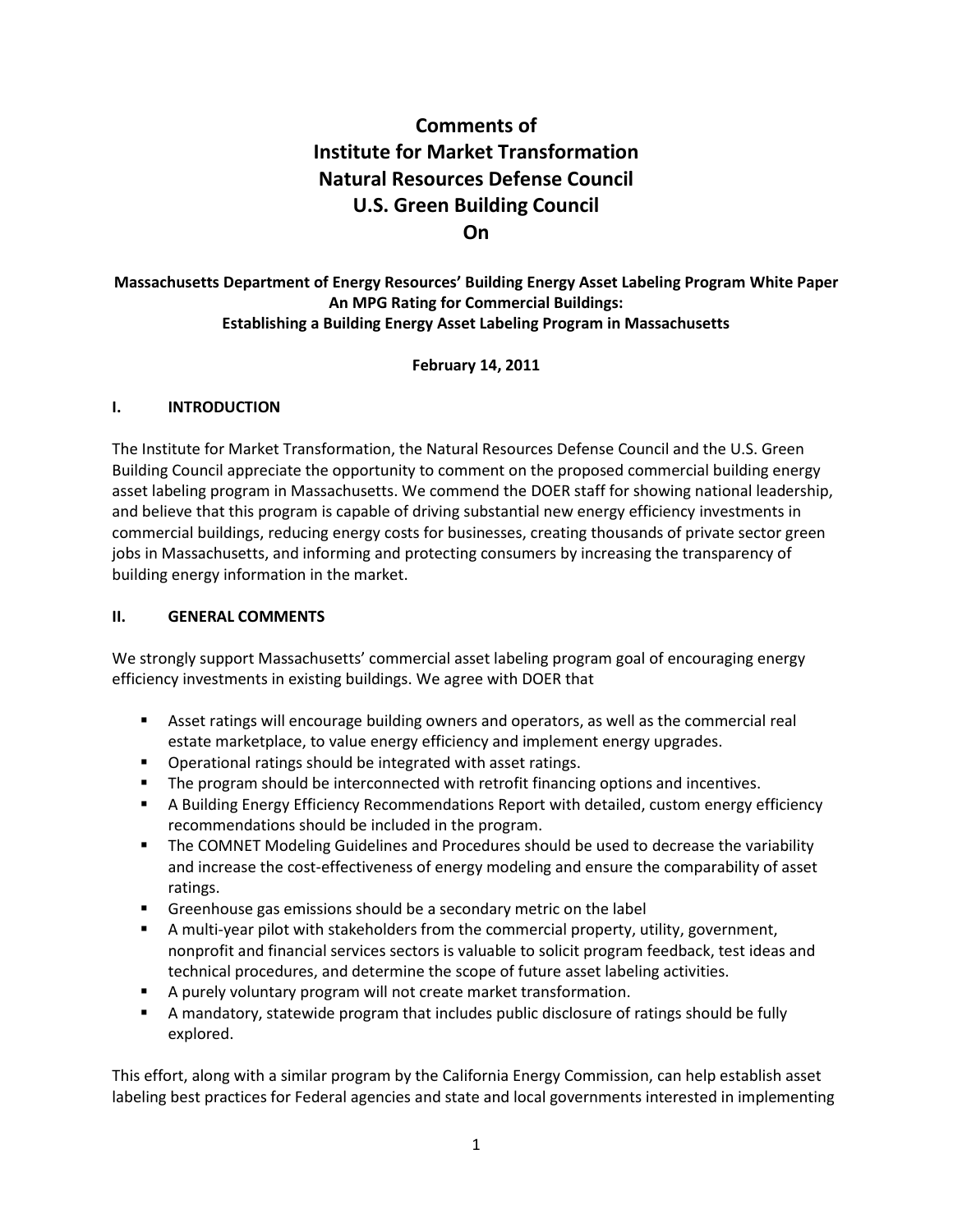similar programs. We encourage DOER to collaborate with CEC staff wherever possible and continue engaging government officials and commercial property stakeholders in Europe, where asset labeling schemes are being implemented and refined.

Our main recommendations, developed in greater detail below, are that the DOER asset labeling program should

- **Use source energy as the primary performance metric.**
- For asset ratings, consider referencing the zEPI technical scale and integrating statistical benchmarks.
- Leverage the EPA ENERGY STAR Portfolio Manager tool for operational ratings.
- Ensure that the rating scale is not overly simplistic and encourages positive movement.
- **Include energy performance indicators of specific systems within a building on the label or in the** Building Energy Efficiency Recommendations Report.
- **Include mixed-use and condominium buildings in the project's pilot phase.**
- Maximize engagement with the financial services sector to understand their needs related to financing and building energy assessment.
- **Include an explicit goal of increasing energy transparency in the real estate market through the** disclosure of ratings.

While we support the development of asset ratings for existing commercial buildings, we do not believe asset ratings are a *substitute* for operational ratings, which reflect actual (rather than predicted) energy consumption. As DOER recognizes, many U.S. states and cities are now implementing commercial building rating and disclosure schemes based on operational ratings. Given the technical, political and economic challenges of deploying a large-scale asset rating program, most European Member States are opting to require measured (operational) ratings instead of asset ratings for large nonresidential and government buildings.<sup>1</sup> We urge DOER to ensure that operational ratings are integrated into its asset rating program, and consider additional programs and policies based on operational ratings that can be implemented in Massachusetts prior to the implementation of an asset rating program.

### **III. DETAILED COMMENTS**

### **Source energy should be the primary performance metric**

We strongly suggest that DOER reference source energy as the primary metric for its asset rating. We agree with DOER that the most important metric for building owners and operators when comparing buildings is the one which is the best proxy for cost. Source energy provides a far better proxy for costs than does site energy. Using site energy substantially undervalues electricity measures relative to natural gas (by a factor of about three at current gas and electricity prices). It would even more dramatically undervalue measures that address peak demand.

Further, source energy, by including generation and transmission losses, presents a far more complete indication of total energy use across the system. Notably, other energy performance rating programs, such as Energy Star and ASHRAE bEQ, use source energy as the energy metric. Additionally, Massachusetts and most other states use source energy or energy cost (or in California's case, time-

 $\overline{\phantom{a}}$ <sup>1</sup> Policy Pathway: Energy Performance Certification of Buildings. IEA (International Energy Agency), 2010. OECD/IEA, Paris. Available a[t http://www.iea.org/papers/pathways/buildings\\_certification.pdf](http://www.iea.org/papers/pathways/buildings_certification.pdf)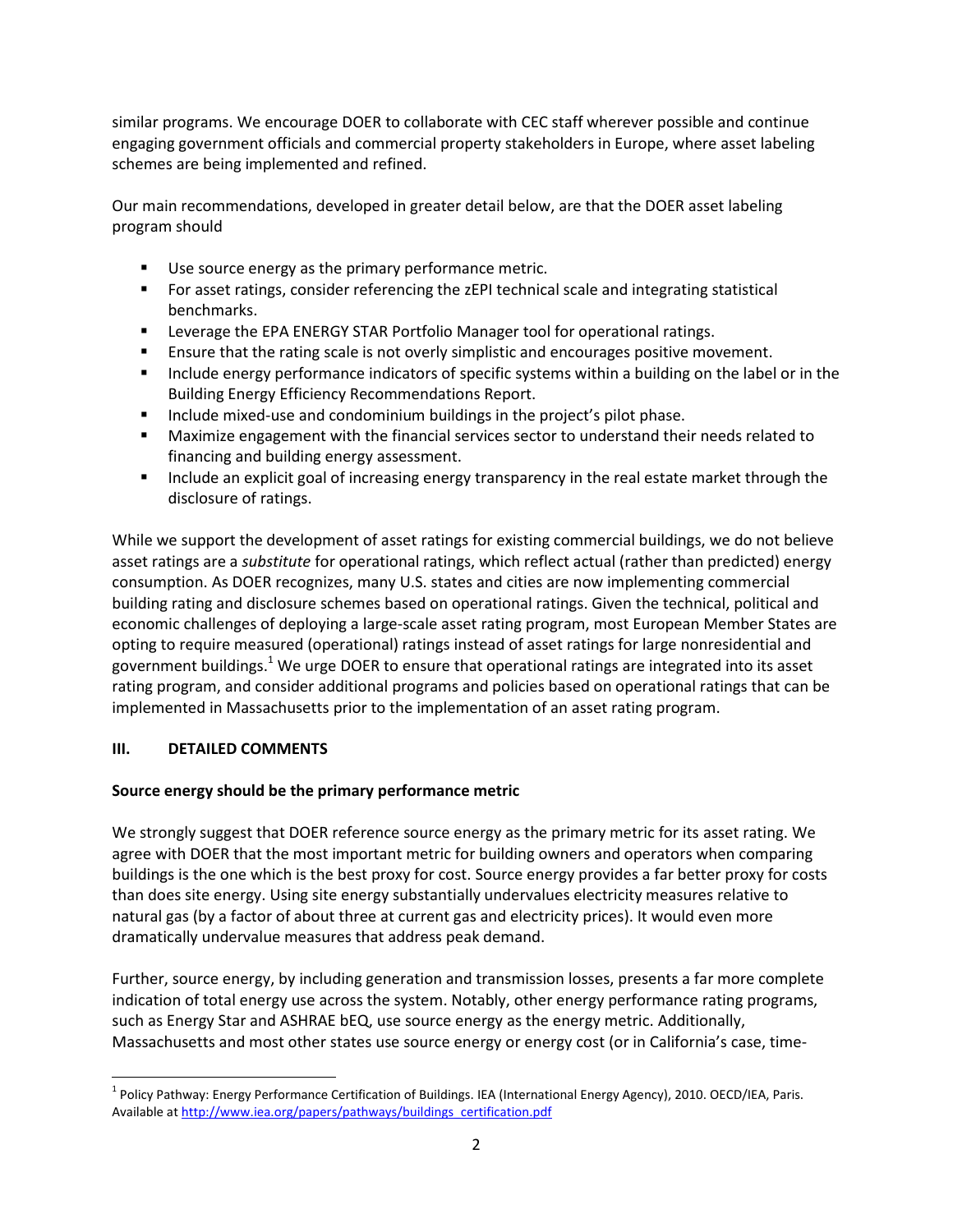dependent valued energy) as the metric for comparing the energy performance of new buildings against code minimums. Using site energy may create a dual standard whereby a building with a relatively good asset rating may not be more energy efficient than code minimum. Incentive programs typically compare the as-designed building against a code minimum.

#### **For asset ratings, consider referencing the zEPI technical scale and integrating statistical benchmarks**

There are many opinions on whether rating programs should reference technical or statistical scales. Both approaches have merit. We agree that a technical rating scale rooted at zero net energy achieves DOER's goal of encouraging deep-building retrofits toward zero net energy better than a statistical scale. To this end, we recommend DOER consider use of the Zero Energy Performance Index (zEPI).<sup>2</sup> zEPI references zero net energy and a static benchmark based on the representative building efficiency levels at the turn of the century, derived from U.S. Dept. of Energy's Commercial Building Energy Consumption Survey (CBECS). zEPI is proposed as a performance-path compliance option in the International Green Construction Code (IgCC) under development by the International Code Council.

However, we disagree with DOER that a statistical scale is entirely inappropriate. The leading national tools for commercial energy rating, the U.S. Environmental Protection Agency's Energy Star Portfolio Manager (for operational ratings) and Target Finder (for asset ratings), reference a statistical scale that compares actual or predicted energy use intensity (EUI) to that of existing, similar buildings nationwide. Whether or not DOER chooses to integrate Energy Star operational ratings into its program, Energy Star is the nation's most popular rating tool among commercial owners and operators, and it carries significant brand name recognition with owners, operators and other real estate stakeholders, such as tenants. The Energy Star statistical scale is used effectively to baseline, compare, track and help reduce energy consumption,

 $\overline{\phantom{a}}$ 



**Figure 1: Zero Energy Performance Index (zEPI)**

and the commercial sector – and most of all the companies recognized as energy efficiency "leaders" – may be hesitant to move to a new scale, especially one they perceive as casting their asset in a less favorable light.

DOER should take steps to anticipate and avoid market confusion that may result from transitioning the industry to a technical asset rating scale. DOER should consider integrating statistical benchmarks into the technical scale by referencing Energy Star rating scores, expressed as a percentile on the Energy Star statistical scale, alongside the building's rating on the technical scale. This would give buildings dual, non-conflicting energy performance indicators: one that represents an absolute value of energy use in

<sup>&</sup>lt;sup>2</sup> Rethinking Percent Savings: The Problem with Percent Savings and the New Scale for a Zero Net-Energy Future. Architectural Energy Corp., 2009. Available a[t http://newbuildings.org/sites/default/files/Rethinking\\_Percent\\_Savings.pdf](http://newbuildings.org/sites/default/files/Rethinking_Percent_Savings.pdf)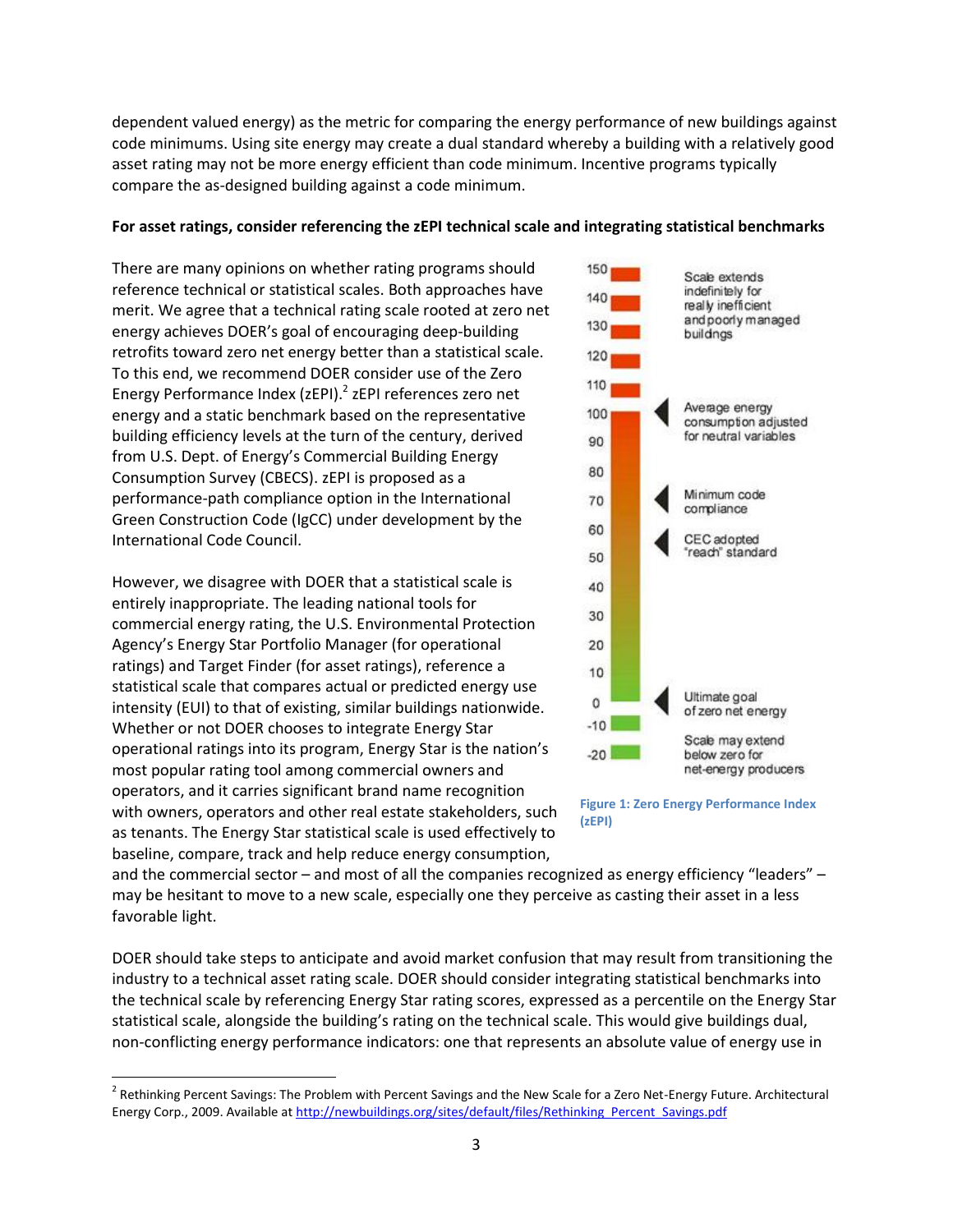relation to the existing building stock (zEPI), and one that represents a ranking in comparison to the existing building stock (Energy Star). It would also provide leadership recognition to owners of efficient buildings that score well on the statistical scale.

### **Leverage Energy Star Portfolio Manager for complementary operational ratings, even if another operational rating is referenced**

DOER should seriously consider the use of Energy Star operational ratings as a complement to the asset rating. Doing so would leverage the billions of square feet of existing floor space that has already been benchmarked using this program. Building owners are required to benchmark using Portfolio Manager to demonstrate compliance with the U.S. Green Building Council's LEED for Existing Buildings certification platform and with a new energy efficiency leasing directive on all federal tenants.<sup>3</sup>

DOER has expressed interest in other operational rating systems, particularly the ASHRAE bEQ program. The choice need not be mutually exclusive. Because an ASHRAE operational rating would likely require a Level II audit, this rating would presumably be required only periodically and remain valid for several years to ensure cost-effectiveness for building owners. Annual Portfolio Manager ratings would help building owners and operators monitor energy performance and track incremental improvements. The software is free and the time commitment to generate a rating is minimal. DOER should engage real estate stakeholders and EPA Energy Star officials on this issue.

#### **Ensure that the rating scale is not overly simplistic and encourages positive movement**

DOER is approaching rating presentation the right way by engaging stakeholders and focusing on broad consumer appeal. We do caution against oversimplifying the scale, as can occur with the use of letter grades or other representational "bins", such as stars or globes. DOER should avoid creating a scale that is overly difficult for owners to achieve "marketable" improvement (i.e., moving up to the next bin or letter grade), despite demonstrable energy efficiency improvements to the building. That will have the effect of discouraging energy improvements.

DOER may consider subdividing bins, such as including "A+" and "A-" grades within the "A" category. A numeric scale may be desirable, although great care needs to be taken not to confuse the market. Top achievement on the Energy Star scale is a "100" on a "1" to "100" point scale, although many zero net energy scales naturally set "0" as the top achievement, which would make the scales polar opposites.

 $\overline{\phantom{a}}$ 



**Figure 2: Building Energy Rating in Ireland (http://www.kkl.ie/faq.php)**

 $^3$  Public Law No. 110-140. The Energy Independence and Security Act of 2007 requires federal agencies to lease space only in buildings that earned the Energy Star label, which requires benchmarking. Some exemptions apply.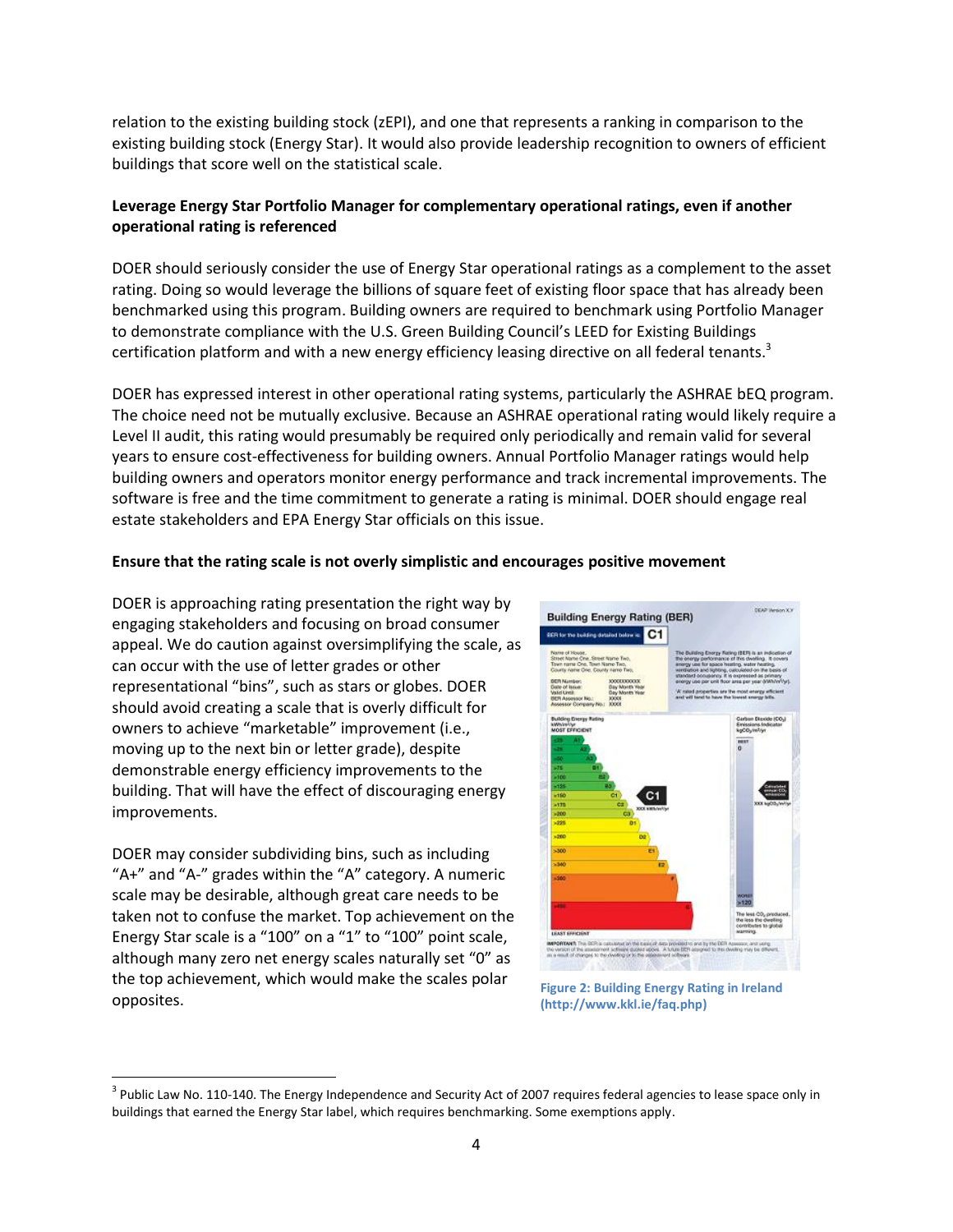We also recommend allowing sufficient differentiation at the top of the scale. Once again, incrementally achievable bins should promote positive movement and keep building stakeholders from falsely perceiving that they have "maxed out" achievable gains in the context of the scale. For example, a letter grade scale should allow the owner or operator of an "A" building to demonstrate further improvement (See Figure 2).

#### **Include energy performance indicators of specific systems within a building on the label or in the Building Energy Efficiency Recommendations Report**

Some European Union Member States are providing performance indicators for specific building systems as supplemental information on labels or in accompanying label documentation. In addition to energy and cost data related to system upgrades, graphic indicators of the performance of systems may help consumers identify and prioritize areas for investment (see Figures 3 and 4). If additional costs to display this information are marginal, we recommend its inclusion in the Building Energy Efficiency Recommendations Report or on the label itself, depending upon space and design limitations.



**Figure 3: Label in Turkey showing performance of systems at bottom of label. (Istanbul Technical University, www.itu.edu.tr)**



**Figure 4: Label in Romania showing performance of systems. (Concerted Action Country Reports 2008)**

#### **Pilot Implementation Strategy**

#### **a) Mixed-use and condominium buildings should be part of the pilot**

We agree with DOER's decision to begin the pilot with buildings in the office, multifamily and government sectors, but urge the additional inclusion of mixed-use and condominium buildings. A large share of buildings in urban areas, such as Boston and Cambridge, have at least two distinct space uses, and buildings with three or more space uses and complex ownership structures are not uncommon.

There are unique challenges in the mixed-use sector that DOER needs to address in the program's pilot phase. For example, there may be value in subdividing labeling requirements by space type, especially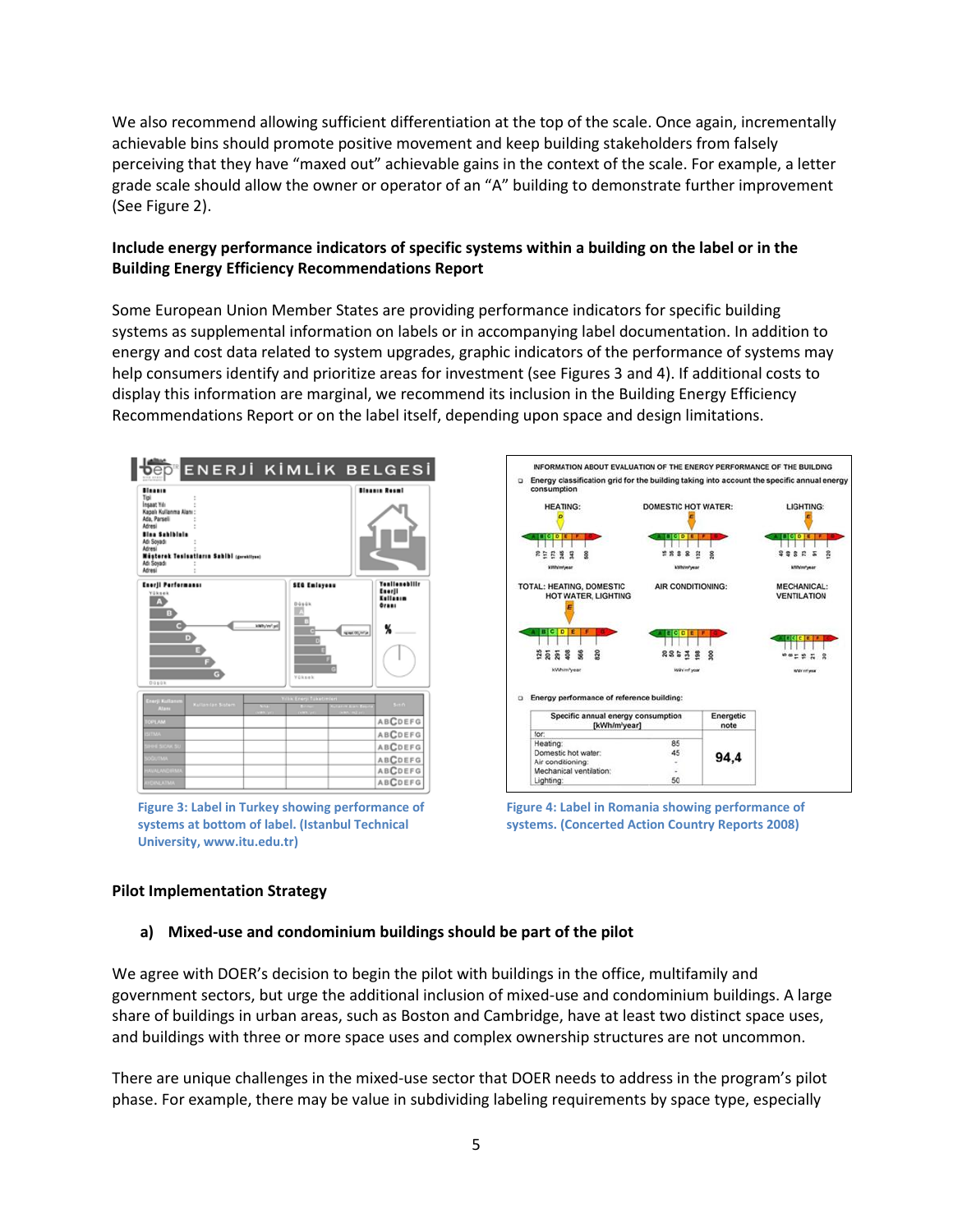from a consumer perspective. DOE should determine in its pilot how its proposed use of weighted averages for mixed-use buildings will impact whole-building asset ratings. Condominiums raise a number of issues, many of which overlap with mixed-use buildings, where ownership often differs by space type. Should a condominium sale trigger an asset rating for an entire building, or just the portion subject to the transaction? Are asset rating costs shared between condo owners if a partial sale triggers a rating? What if one condo owner wants to invest in energy efficiency upgrades but the other owner has no interest?

These are just some of the questions about mixed-use and mixed-ownership buildings that are emerging today in U.S. states and cities with commercial operational rating policies. DOER should pilot the asset rating in several mixed-use and condominium buildings and solicit stakeholder feedback to anticipate address these issues preemptively and anticipate additional challenges. In many cases, the mixed uses in a building are commercial office and multifamily, which dovetails with DOER's stated goals related to building types in the pilot.

## **b) Learn lessons on mandatory audits from New York City and San Francisco**

DOER should engage with city officials and select commercial property stakeholders from New York City and San Francisco, where mandatory commercial audit provisions are enacted. Requirements in both cities reference ASHRAE level II audits for large buildings (50,000 square feet and greater), with San Francisco's provision additionally referencing ASHRAE level I audits for smaller buildings (10,000 square feet to 49,999 square feet). Insight from both cities will be helpful for DOER to develop implementation best practices related to mandatory audits, reporting requirements, workforce credentialing and assessor quality assurance and general program design.

## **c) Engage with the financial services sector in the pilot**

DOER should prioritize engagement with commercial real estate lenders and appraisers in the pilot program. The proposed pre- and post-retrofit assessments are opportunities to educate these stakeholders on energy improvement projects and cost savings, and solicit their feedback on lending risks and other concerns.

## **Considerations for a mandatory asset rating scheme**

## **a) New construction should trigger an asset rating**

For large buildings, asset ratings are most cost-effective at the time of construction when energy modeling is already being conducted for design optimization, compliance with energy codes or LEED certification, which the city of Boston already requires for new construction. DOER should expand its trigger events to include construction. Construction is a trigger event for building labeling in all European Member States.

## **b) The overall building size threshold may need to be revised upward from 10,000 square feet**

Experience in other jurisdictions suggests energy rating is less cost-effective for owners of smaller buildings. DOER should engage this group of stakeholders in the pilot process.

## **c) Massachusetts should consider requiring public disclosure of asset and/or operational ratings**